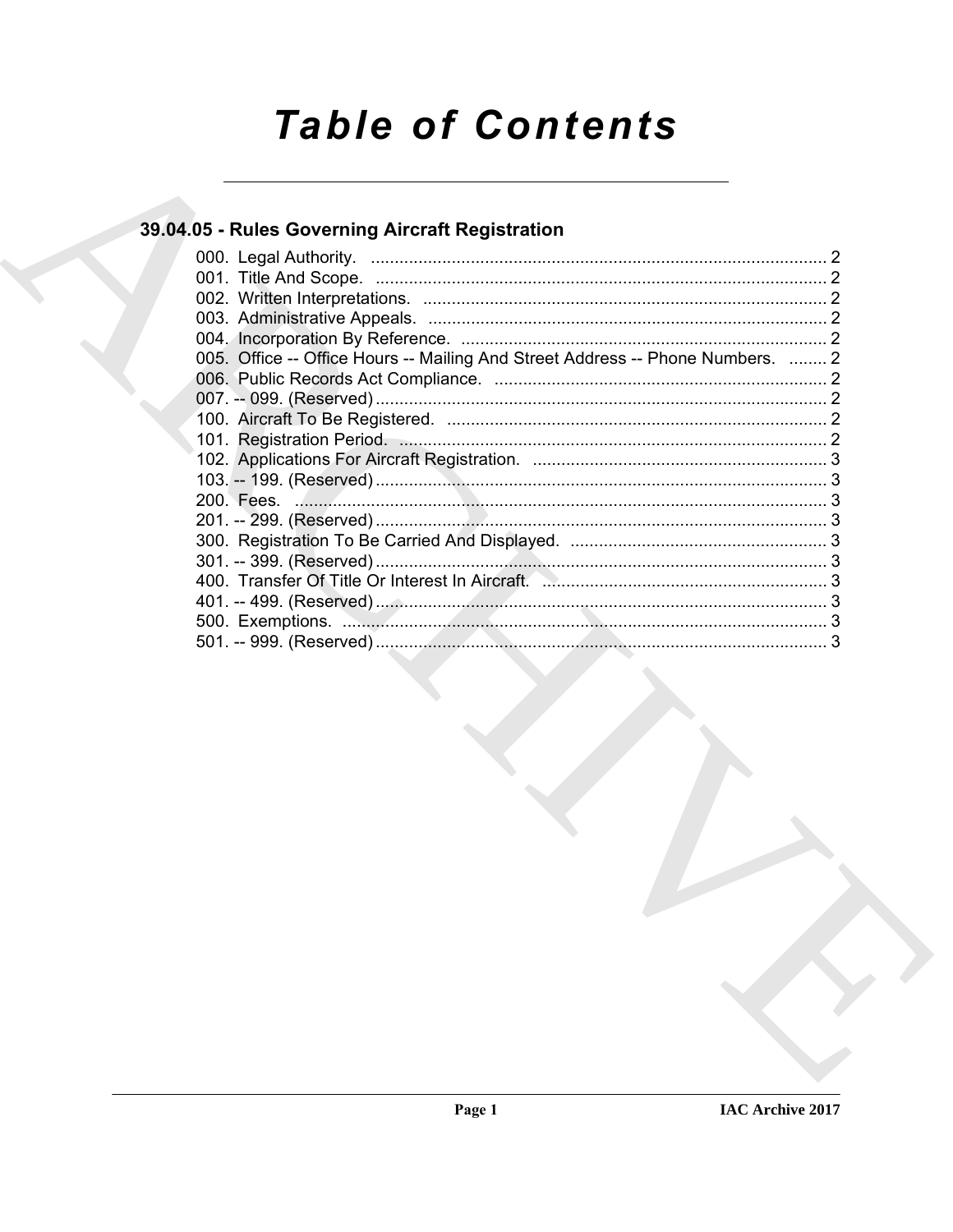#### **IDAPA 39 TITLE 04 CHAPTER 05**

# **39.04.05 - RULES GOVERNING AIRCRAFT REGISTRATION**

#### <span id="page-1-1"></span><span id="page-1-0"></span>**000. LEGAL AUTHORITY.**

# <span id="page-1-2"></span>**001. TITLE AND SCOPE.**

| <b>CHAPTER 05</b> |                                                                                                                               |                                                                                                                                                                                                                                                                                                                                                                                                                                                                                                         |              |  |
|-------------------|-------------------------------------------------------------------------------------------------------------------------------|---------------------------------------------------------------------------------------------------------------------------------------------------------------------------------------------------------------------------------------------------------------------------------------------------------------------------------------------------------------------------------------------------------------------------------------------------------------------------------------------------------|--------------|--|
|                   |                                                                                                                               | 39.04.05 - RULES GOVERNING AIRCRAFT REGISTRATION                                                                                                                                                                                                                                                                                                                                                                                                                                                        |              |  |
| 000.              | LEGAL AUTHORITY.                                                                                                              | Under authority of Sections 21-111 and 21-114, Idaho Code, the Idaho Transportation Board adopts this rule.                                                                                                                                                                                                                                                                                                                                                                                             | $(11-28-90)$ |  |
| 001.<br>01.       | TITLE AND SCOPE.<br>IDAPA 39, TITLE 04, Chapter 05.                                                                           | Title. This rule shall be known as IDAPA 39.04.05, "Rules Governing Aircraft Registration,"                                                                                                                                                                                                                                                                                                                                                                                                             | $(3-29-10)$  |  |
| 02.               |                                                                                                                               | Scope. This rule establishes the procedures for aircraft registration in the state of Idaho. (3-29-10)                                                                                                                                                                                                                                                                                                                                                                                                  |              |  |
| 002.              | <b>WRITTEN INTERPRETATIONS.</b><br>There are no written interpretations for this chapter.                                     |                                                                                                                                                                                                                                                                                                                                                                                                                                                                                                         | $(3-29-10)$  |  |
| 003.              | <b>ADMINISTRATIVE APPEALS.</b><br>general, IDAPA 04.11.01, "Idaho Rules of Administrative Procedure of the Attorney General." | Administrative appeals under this chapter shall be governed by the rules of administrative procedure of the attorney                                                                                                                                                                                                                                                                                                                                                                                    | $(3-29-10)$  |  |
| 004.              | <b>INCORPORATION BY REFERENCE.</b><br>There are no documents incorporated by reference in this chapter.                       |                                                                                                                                                                                                                                                                                                                                                                                                                                                                                                         | $(3-29-10)$  |  |
| 005.              |                                                                                                                               | <b>OFFICE -- OFFICE HOURS -- MAILING AND STREET ADDRESS -- PHONE NUMBERS.</b>                                                                                                                                                                                                                                                                                                                                                                                                                           |              |  |
| 01.<br>1129.      |                                                                                                                               | Street and Mailing Address. The Idaho Transportation Department Division of Aeronautics<br>maintains an office in Boise at 3483 Rickenbacker Street with a mailing address of P O Box 7129, Boise ID 83707-                                                                                                                                                                                                                                                                                             | $(3-29-10)$  |  |
| 02.               |                                                                                                                               | <b>Office Hours</b> . Daily office hours are 8 a.m. to 5 p.m. except Saturday, Sunday and state holidays.                                                                                                                                                                                                                                                                                                                                                                                               | $(3-29-10)$  |  |
| 03.               | by phone at 208-334-8000 or by fax at 208-334-3858.                                                                           | Telephone and FAX Numbers. The division office may be contacted during office hours by phone<br>at 208-334-8775 or 800-426-4587 or by fax at 208-334-8789. The central office may be contacted during office hours                                                                                                                                                                                                                                                                                      | $(3-29-10)$  |  |
| 006.              | PUBLIC RECORDS ACT COMPLIANCE.<br>forth in Title 74, Chapter 1, Idaho Code.                                                   | All records associated with this chapter are subject to and in compliance with the Idaho Public Records Act, as set                                                                                                                                                                                                                                                                                                                                                                                     | $(3-29-10)$  |  |
| $007. - 099.$     | (RESERVED)                                                                                                                    |                                                                                                                                                                                                                                                                                                                                                                                                                                                                                                         |              |  |
| 100.<br>Division. | <b>AIRCRAFT TO BE REGISTERED.</b>                                                                                             | Every resident of this State who operates an aircraft or who owns an aircraft holding a currently valid airworthiness<br>certificate and a currently valid annual inspection or progressive inspection system issued by the Federal government,<br>or a resident or nonresident operating an aircraft for hire, spraying, dusting, seeding, or operated in the transportation<br>of persons or property, shall register such aircraft with the Idaho Division of Aeronautics hereinafter referred to as | $(1-2-93)$   |  |
| 101.              | <b>REGISTRATION PERIOD.</b>                                                                                                   |                                                                                                                                                                                                                                                                                                                                                                                                                                                                                                         |              |  |
| 01.               | from January 1 through December 31 of each year.                                                                              | Annual Period. The registration period for the registration of aircraft in the state of Idaho shall run                                                                                                                                                                                                                                                                                                                                                                                                 | $(11-28-90)$ |  |

#### <span id="page-1-4"></span><span id="page-1-3"></span>**003. ADMINISTRATIVE APPEALS.**

#### <span id="page-1-5"></span>**004. INCORPORATION BY REFERENCE.**

#### <span id="page-1-6"></span>**005. OFFICE -- OFFICE HOURS -- MAILING AND STREET ADDRESS -- PHONE NUMBERS.**

#### <span id="page-1-7"></span>**006. PUBLIC RECORDS ACT COMPLIANCE.**

#### <span id="page-1-8"></span>**007. -- 099. (RESERVED)**

#### <span id="page-1-11"></span><span id="page-1-9"></span>**100. AIRCRAFT TO BE REGISTERED.**

#### <span id="page-1-13"></span><span id="page-1-12"></span><span id="page-1-10"></span>**101. REGISTRATION PERIOD.**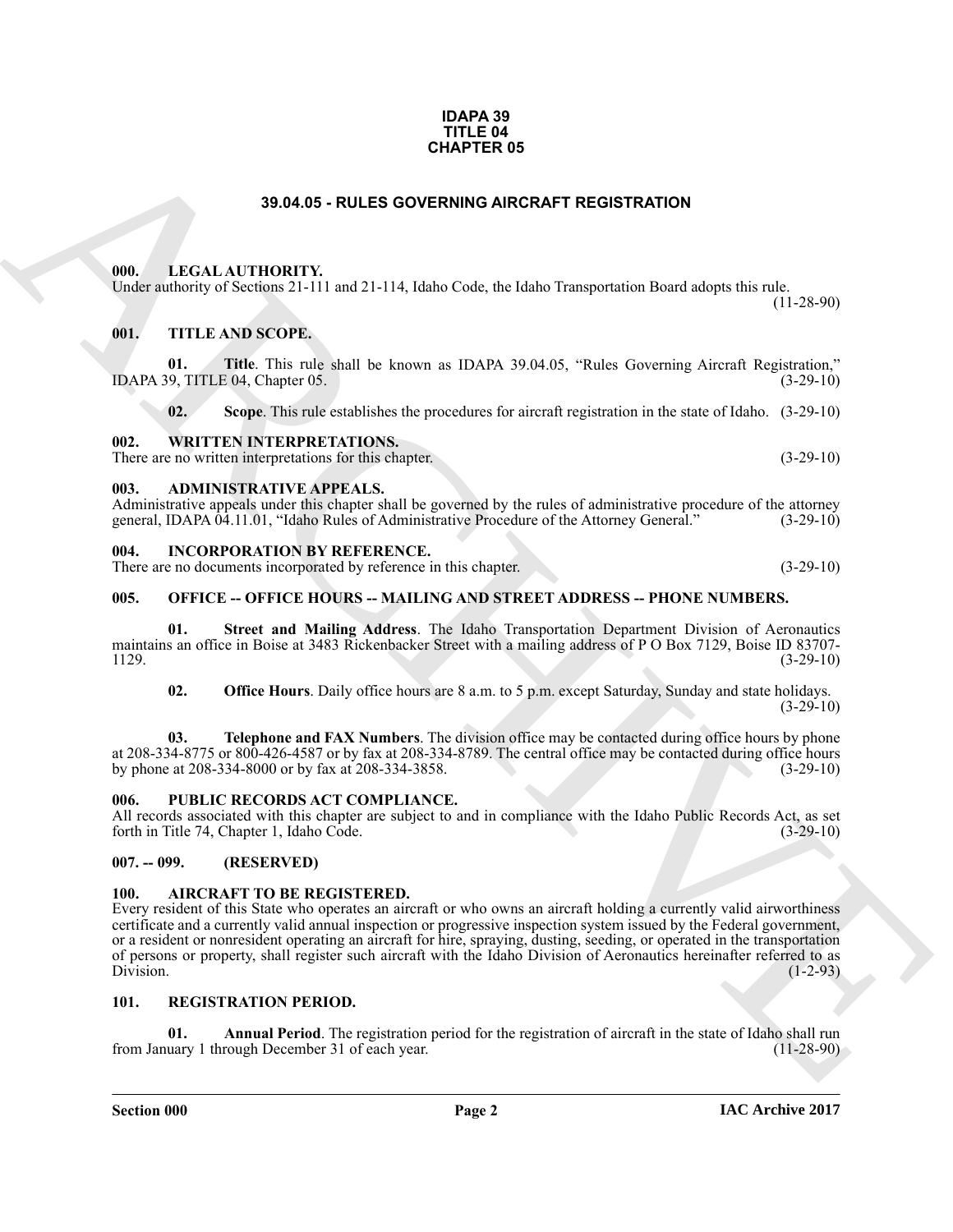<span id="page-2-15"></span>**02. Annual Registration Closing Date**. The closing date for the annual registration shall be the first Monday of November in each year. A list of unregistered aircraft, as of that date, shall be forwarded to the proper county assessor for inclusion in personal property assessment due on the fourth Monday in November, as required by Section 63-301, Idaho Code. (3-29-10)

# <span id="page-2-10"></span><span id="page-2-0"></span>**102. APPLICATIONS FOR AIRCRAFT REGISTRATION.**

<span id="page-2-12"></span>**01. Current Registration Certificate**. An owner who holds a currently effective registration certificate for an aircraft issued by the Federal government shall make application for an aircraft registration upon appropriate forms to be prescribed and furnished by the Division. Every such application shall contain a statement of the applicant's title and the names and addresses of all persons having any interest therein. (11-28-90) the applicant's title and the names and addresses of all persons having any interest therein.

<span id="page-2-11"></span>**02. Application Information**. Every application for an aircraft registration shall contain: The name of the manufacturer, model, year, the aircraft identification number and serial number, engine type, and aircraft manufacturer's certified maximum gross weight. (3-29-10)

# <span id="page-2-1"></span>**103. -- 199. (RESERVED)**

# <span id="page-2-14"></span><span id="page-2-2"></span>**200. FEES.**

Annual aircraft registration fees shall be as set forth in Section 21-114, Idaho Code. (11-28-90)

# <span id="page-2-3"></span>**201. -- 299. (RESERVED)**

# <span id="page-2-16"></span><span id="page-2-4"></span>**300. REGISTRATION TO BE CARRIED AND DISPLAYED.**

The certificate of registration issued by the Division shall be carried at all times in said aircraft and shall be made available for examination upon reasonable request by any person charged with the duty of enforcing the aviation laws of this state.  $(1-2-93)$ 

<span id="page-2-5"></span>**301. -- 399. (RESERVED)**

# <span id="page-2-19"></span><span id="page-2-17"></span><span id="page-2-6"></span>**400. TRANSFER OF TITLE OR INTEREST IN AIRCRAFT.**

**Example 2018**<br> **Example 2018 Constrainer**<br> **Example 2018 Constrainer**<br>
March Dependent Christian Union Pater. The channel are in such a comparison and the fact that the sum of the sum of the sum of the sum of the su **01. Previous Owner Responsibility**. The owner of an aircraft registered by the Division under Section 21-114, Idaho Code, who transfers or assigns his title or interest in such aircraft, shall immediately notify the Division in writing of such transfer or assignment and shall furnish the Division with the name and address of the person to whom such transfer or assignment was made and shall remove or obliterate the decal so as to indicate its cancellation prior to delivery of the aircraft to the transferee or assignee and shall request the Division to cancel the registration.

 $(1-2-93)$ 

<span id="page-2-18"></span>**02.** New Owner Responsibility. The new owner, if a resident of Idaho or a non-resident qualifying ction 100 of this rule, shall register the aircraft with the Division. (1-2-93) under Section 100 of this rule, shall register the aircraft with the Division.

# <span id="page-2-7"></span>**401. -- 499. (RESERVED)**

#### <span id="page-2-13"></span><span id="page-2-8"></span>**500. EXEMPTIONS.**

This rule does not apply to aircraft exempted from registration by Section 21-114(d), Idaho Code. (11-28-90)

# <span id="page-2-9"></span>**501. -- 999. (RESERVED)**